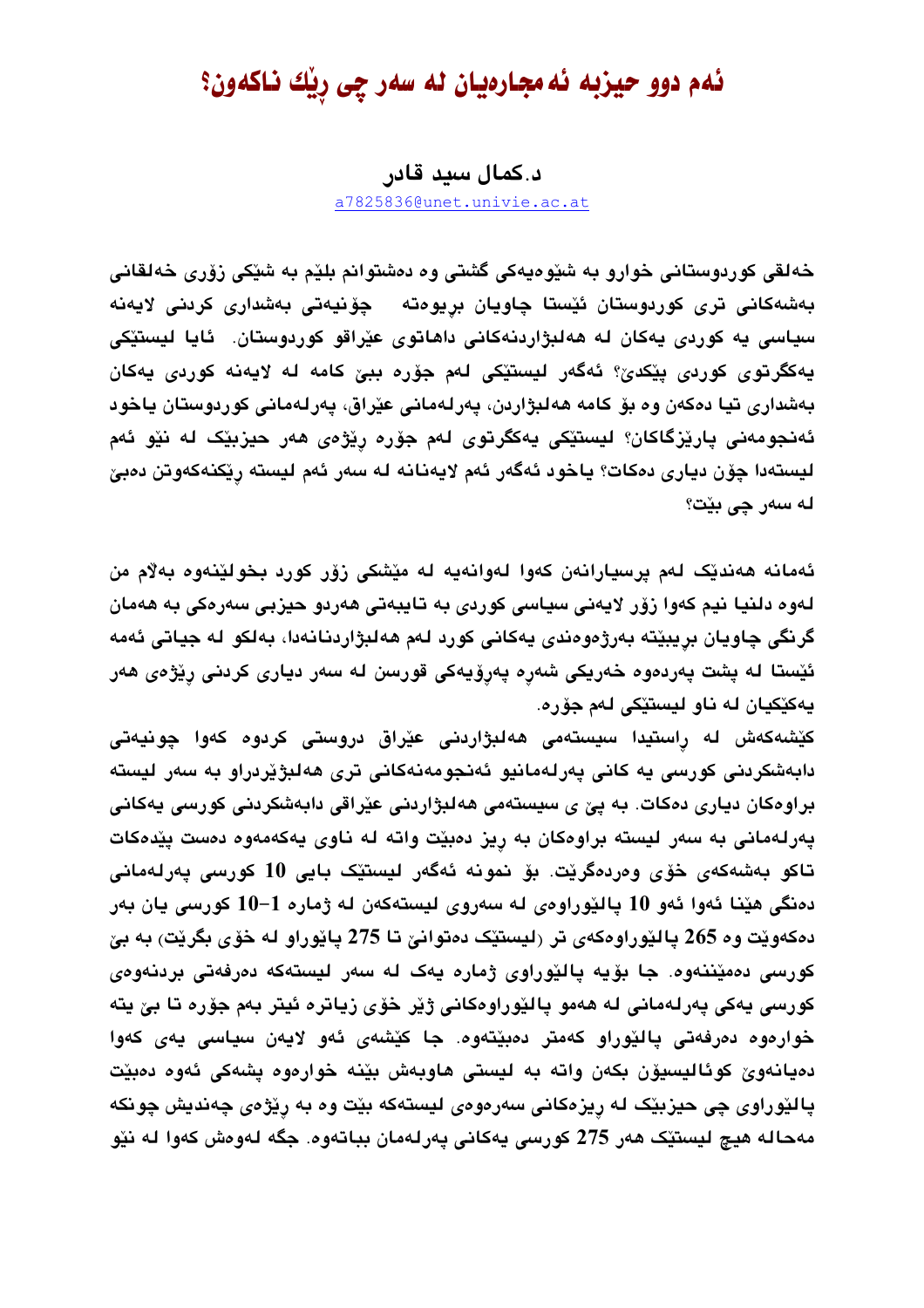حيزبه بەشداربوەكانيش لەم ليستە دەبىّ كێشەي ئەوە لابەلا بكرێتەوە كامە يالێوراو لە ريزەكانى سەرەوە بێت.

هەر ئەم سیستەمی دابەشكردنەشە بە پێ ی یاسای هەلبژاردنی عێراق كەوا ئێستا بوەتە گەورەترین كۆسپ لە رێگای پێکهێنانی كۆئالیسیۆنێکی كوردی فراوان بە تایبەتی سەبارەت به ریککهوتنی ههردو حیزبی سهرهکی. وه کیشهکهش شتیکی زوّر رونو ئاشکرایه دهشتوانریّ به ئاسانى لابەلا بكرێتەوە.

بۆ نمونه ئەگەر رێژەي كورد لە عێراق 25% بێت واتە ھەمان رێژە دەنگەرمان دەبێت لە هەلبژاردنەكانى پەرلەمانى عێراقى وە چاوەروانيش دەكرێت دەنگبدەنە ليستى كوردى ئەگەر ئەم ليستە ھاتە كايەوە. كەواتە لەم حالەتەدا لە كۆى لە 25% ى ئەم 275 كورسيانەى يەرلەمانى عێراقى بە دەست دێنين با وا دابنێين 68 كورسى. بەلام لە بەر ئەوەي ليستێكى يەكگرتوي كوردى تا 275 پالێوراو لە خۆي دەگرێ دەبێ پاش ھەلبژاردن ئەم 68 كورسى يە به سهر يالێوراوان له ژماره يهکهوه تاکو 68 دابهشبکرێت وه ئهوانی تريش تهنها سوياس بکرێن. جا کێشەی لایەنە سیاسی یە کوردی یەکان بە تایبەتیش ھەردو حیزبی سەرەکی ئێستا له سەر ئەوەيە ھەر حيزبەو كامە رێژەي لە نێو ئەم 68 يالێوراوەي سەروي ليستەكە هه بێت، جگه له گیروگرفتیش له نێو حیزبهکان خۆی له سهر ئهوهی کامه یالێوراو له سەروي ليستەبىّ? چونكە ھەروەكو لە سەرەوە باسمان كرد ناوىّ ياليّوراويّك چەند لە سەرەوە بێت دەرفەتى بردنەوەي كورسى يەكى ئەوەندە زياترە. وە بردنەوەي كورسى يەكى يەرلەمانى تەنھا بون بە ئەندامى يەرلەمان ناگەيەنىّ بەلكو يۆستى ترى زۆر گرنگ چاوەروانى ئەندامانى پەرلەمان دەكات. بۆ نمونە بە پێ ى ياساى بەرێوەبردنى كاتى ھەرسىّ ئەندامەكەي ئەنجومەنى سەركردايەتى دەبىّ ئەندامى پەرلەمان بن جگە لە سەرۆكو دوو جێگری سەرۆکی پەرلەمان خۆپو ئینجا پۆستی سەرۆک وەزیرو وەزیرەکان جگە لە ئەنداميەتى لێژنەي دانانى دەستورو وە ژمارەيەك لە لێژنەي تايبەتى تر وەكو لێژنەي يەيوەندى يەكانى دەرەوە، لێژنەي دارايى..ھتد. كەواتە ئەوەي دەبێتە ئەندامى يەرلەمان، پەرلەمان دەبێتە ھۆيەك بۆى بۆ گەيشتن بە پۆستى تر ھەر بۆيەشە ئەم شەرِە باسكو قەرەپەستانىٰ يە لە نێو حيزبە كوردى يەكان دروست بوە لە سەر شوێنى پالێوراوەكانيان لە سەروى ليستەكە.

دياري کردني رێژەي هەر حيزبێک له ناو ليستي يەکگرتو کێشەيەکی تريش دروست دەکات ئەميش زياتر لايەنێكى سايكۆلۆجى ھەيە چونكە داننان بە رێژەيەكى بەرزتر بۆ ھەر حيزبێک له نێو ليستي يهکگرتو به شێوهيهکي راستهوخۆ دبێته داننان به قورسايي سياسي ئەم حيزبه له نێو جەماوەر بە بێ ئەوەي ھەلبژاردن كرابێت وە ئەمەش لە پێگەي حيزبەكانى تر كەم دەكاتەوە. بۆ نمونە ئەگەر رێژەي 40% بدرێت بە يەك لە حيزبە سەرەكى يەكان ئەوا ماناي ئەوەيە كەوا ھەمو لايەنەكانى تر دانيان بەوە نا كەوە ئەم حيزبە پالپشتى لە 40% جەماوەرى ھەيە.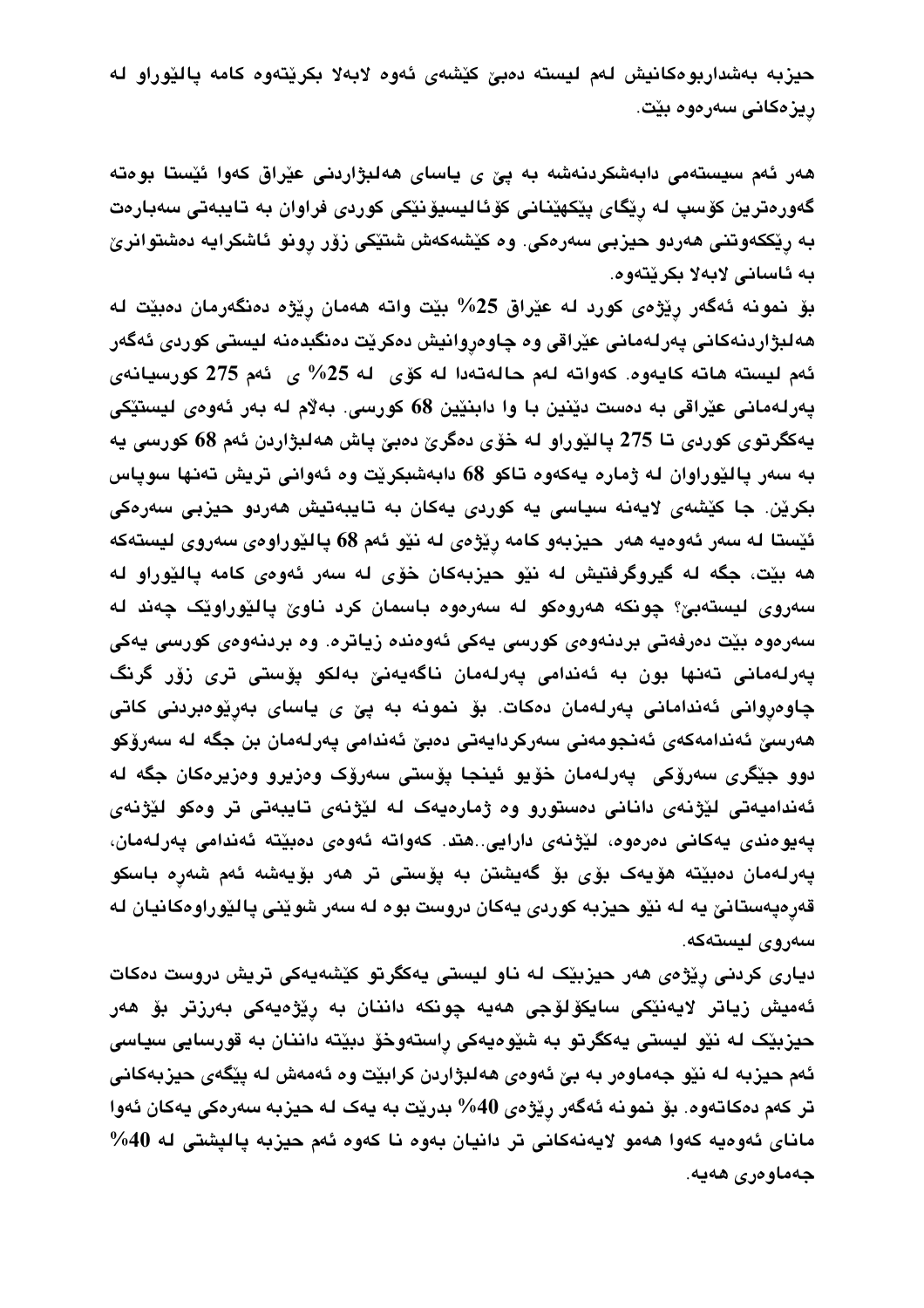ئەم كێشانە ھەمويان بێ گومان چارەسەريان ھەيە ئەگەر وويستى لايەنە سياسى يەكان ھەبێت بۆ لابەلاكردنى ئەم كێشانە. بۆ نمونە دەتوانرێ ھەر حيزبێكى سەرەكى رێژەي 30% له نێو لیستی یهکگرتو بۆ دابین بکرێ وه 20 % بۆ حیزبه بچوکهکانی تر کهوا به عادیلانه به سەريان دابەش بكرێت، ئينجا ئەم لە 20% دەمێنێتەوە بە تەرو ووشک لە نێوان ھەردو حیزبه سەرەکی دابەش بکریّت. ئەم کاتە ھەر کامەيان ریّژەی زۆرتریشی دەست کەوت ئەوا به ریککهوت بوه وه ناتوانیْ وهکو دهستکهوتیْکی سیاسی بیقوْزیْتهوه بهم جۆرەش کیشه سايكۆلۆجيەكە لادەبرێ. پرنسيپى لابەلا كردنەوەي كێشەي لەم جۆرە بە رێگەي تەرو ووشک له زۆر سیستهمی ههلبژاردن یهیرمو دمکریؒ به تایبهتی کاتیک دوو پالیّوراو له دمنگا يەكسان دەبن. ئەوەي پێ ويستە لێرە تەنھا لە بەرچاوگرتنى بەرژەوەندى مىللەتە پێش بەرژەوەندى تەسكى حيزبيو تايبەت.

ئەگەرچى لابەلاكردنەوەي كێشەي دابەشكردنى رێژەكان لە نێو ليستێكى يەكگرتوي كوردى بۆ هەلبژاردنەكانى پەرلەمانى عێراقى كارێكى ئاسان بێت بە بەراورد، بەلام لابەلا كردنەوەي هەمان كێشە لە حالەتى ليستێكى يەكگرتوى ھەمو لايەنە سياسى يەكانى كوردوستان بۆ ھەلبژاردنى پەرلەمانى كوردوستان كارێكى زۆر ئالۆزترە چونكە لەم حالەتەدا بە يێڃەوانەي حالەتى يەرلەمانى عێراقى ديارە كەوا ئەم ليستە زۆرينەي ھەرە زۆر واتە لە 80% به سەرەوەبە دەست دەھێنێ كەواتە دياريشە كەوا ئەم ليستە حكومەتى كوردوستانيش يێک دەھێنێت. وە گیرو گرفتەکە ھەمدیسان لێرەوە دست یێدەکەن کامە حیزب کامە رێژە وەرگرێت چونكه حيزبى خاوەن بەرزترين رِێژە مافى ئەمەش بە خۆى دەدات رِۆلى سەرەكى له يٽِکهٽِناني حکومەتی کوردوستان ببينٽِت واته يۆستی سەرۆکی ئەنجومەنی وەزيرانو وەزارەتە گرنگەكان بە تايبەتى دارايى بۆ خۆي داببرێ.

ئەمەش كارێكى زۆر ناعاديلانەيە چونكە زۆرينە دەدات بە لايەنێک بە بێ ئەوەي ئەم لايەن خۆی ماندو کردبیؒ بۆ به دەست هێنانی زۆرینەی دەنگەکان وە ئەمەش بیؒ گومان دەستكەوتێكە لە سەر حيسابى لايەنەكانى تر. كەواتە ئەگەر راستيتان دەوێت ھەلبژاردن ھەر پێ ویست نی یه بهلکو پړۆسەیەکی رِۆتینی یه چونکه بێ هەلبژاردن دیاره زۆرینه بۆ لایەنێکی سیاسی له نێو لیستی هاوبەش دابینکراوه.

جا بۆيە ھەر لايەنێكى سياسى بە تايبەتى يەكێک لە حيزبە سەرەكى يەكان ئەگەر بە دابينكردني ريْژەيەكى لەم جۆرە بۆ لايەنێكى تر رەزامەندى خۆي يشاندا واتا دان بە دۆرانى خۆي دەنێت بەرامبەربە لايەنى خاوەن رِێژەي زۆرينە. جا حيزبەكانى كوردوستان ھەمو خۆ پەرستن وەكو ھەمو حيزبێكى تر لە جيهان ئەگەر نا با لايەنێک قوربانى بدات لە پێناوى بەرژەوەندى گشتى.

خۆي لێرەش رێگاي چارەسەري زۆر ھەيە بەلام لايەنە بەشدارەكان بە تەواوەتى ئامادە نين حەلێک قەبول بکەن مەگەر چۆن روبەروي ھەرەشەيەكى دەرەكى گەورە ببنەوە يەكيان بخات ياخود ميللەت پالەپەستۆيان بخاتە سەر. بۆ نمونە دەتوانرێ رێژەيەكى يەكسان بۆ ھەردو